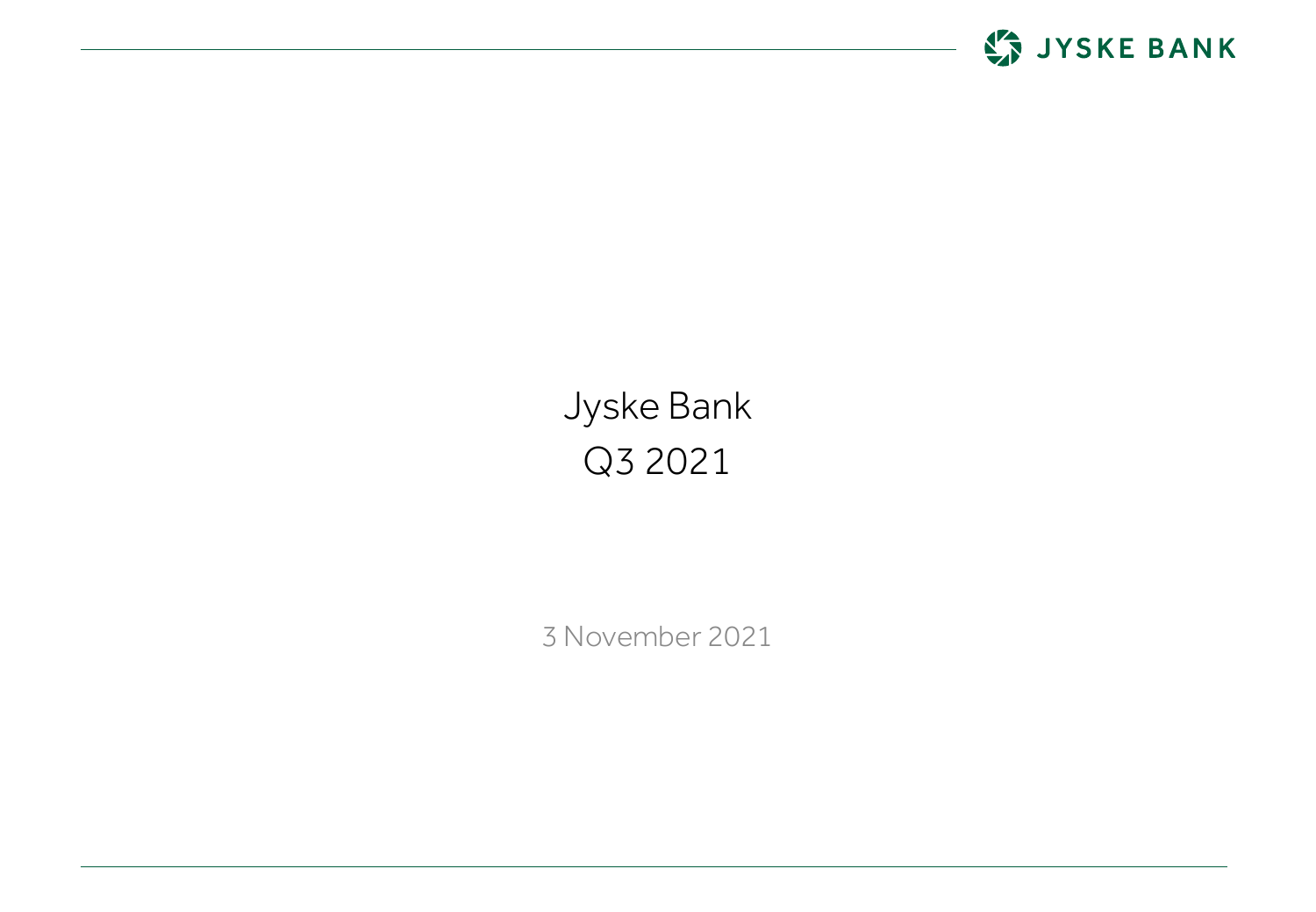## **Highlights**



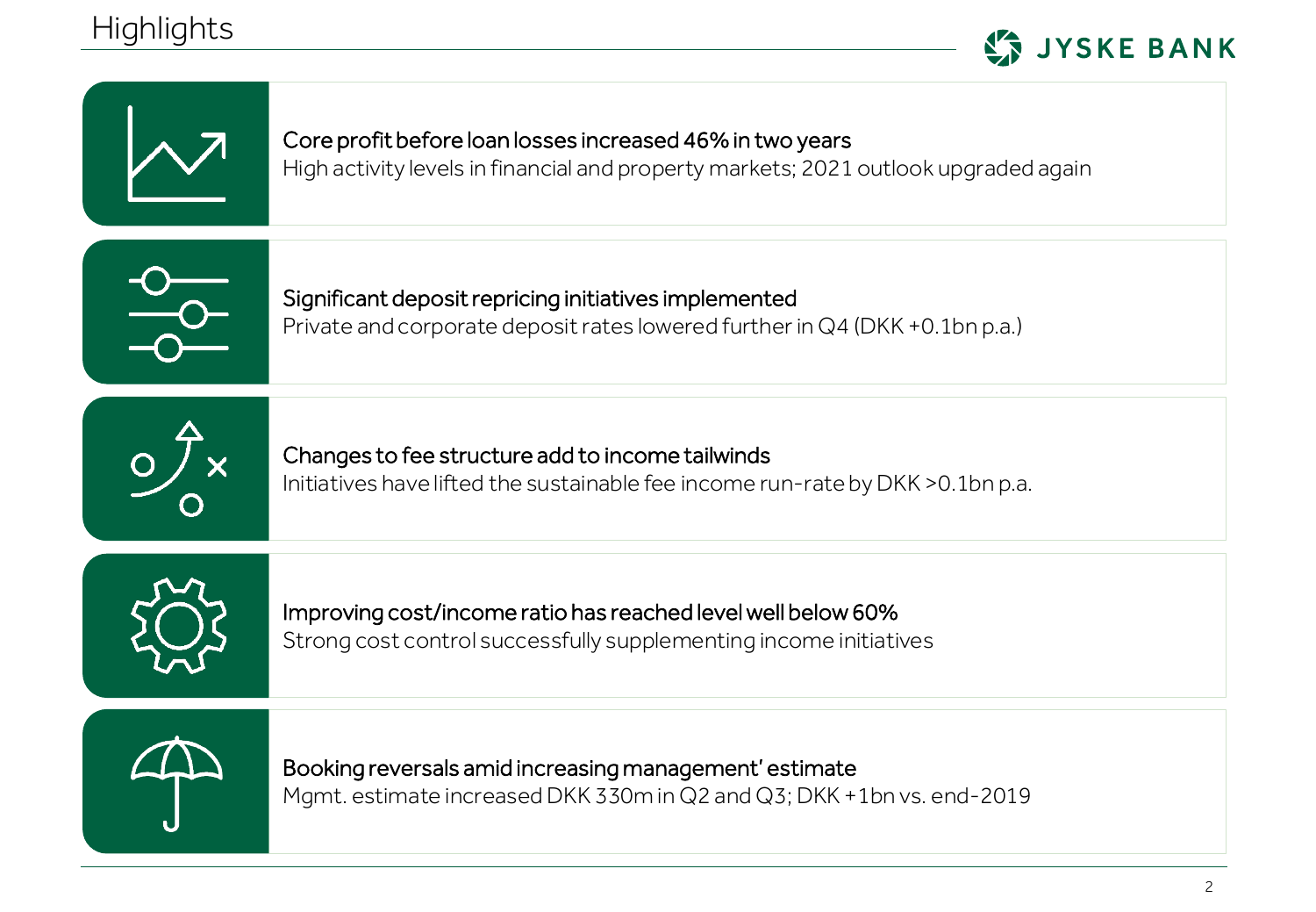### Core profit before loan losses increased 46% in two years

High activity levels in financial and property markets; 2021 outlook upgraded



#### Core earnings before loan impairment charges (trailing four quarters, DKKm)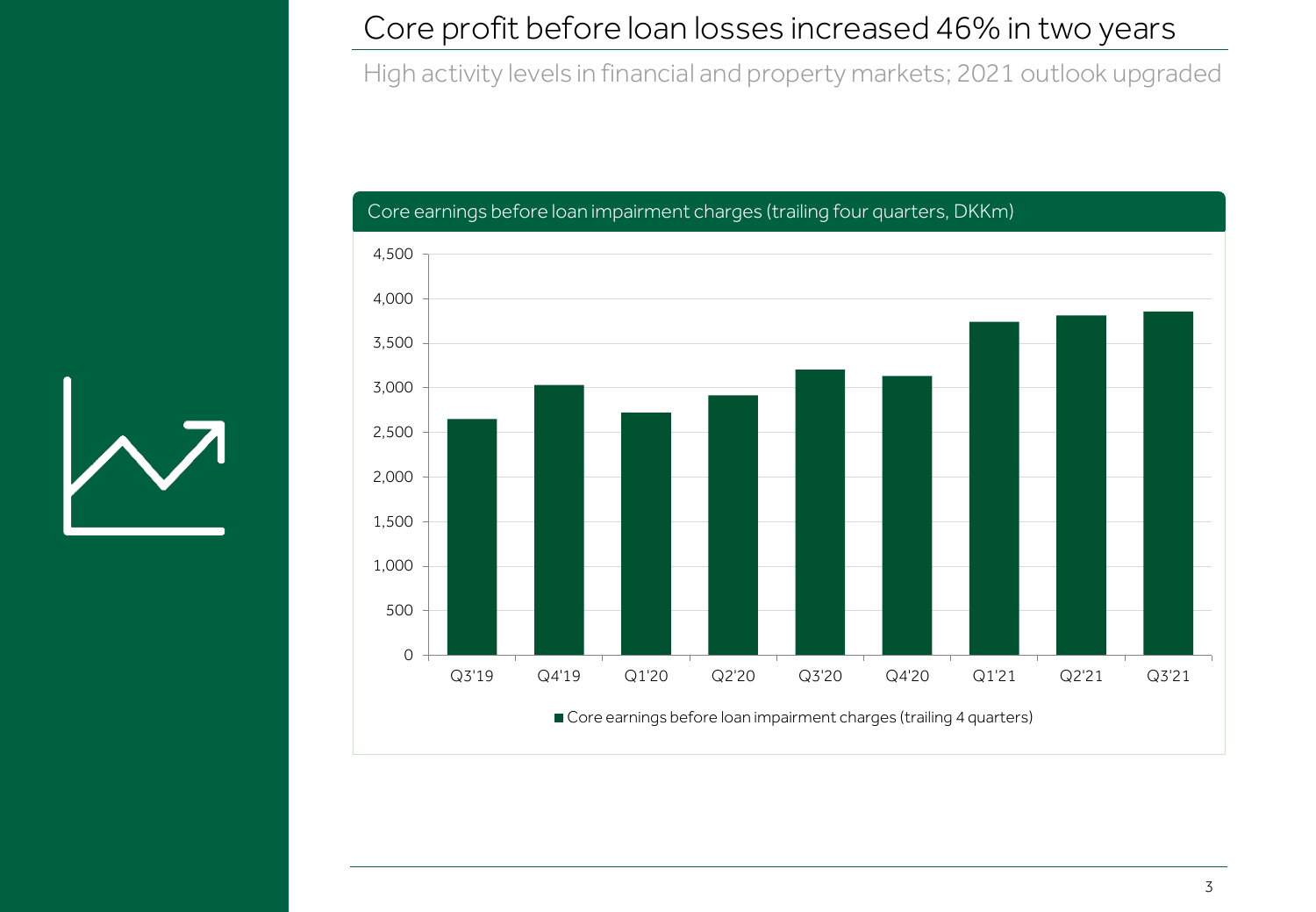## Significant deposit repricing initiatives implemented

Private and corporate deposit rates lowered further in Q4 (DKK +0.1bn p.a.)



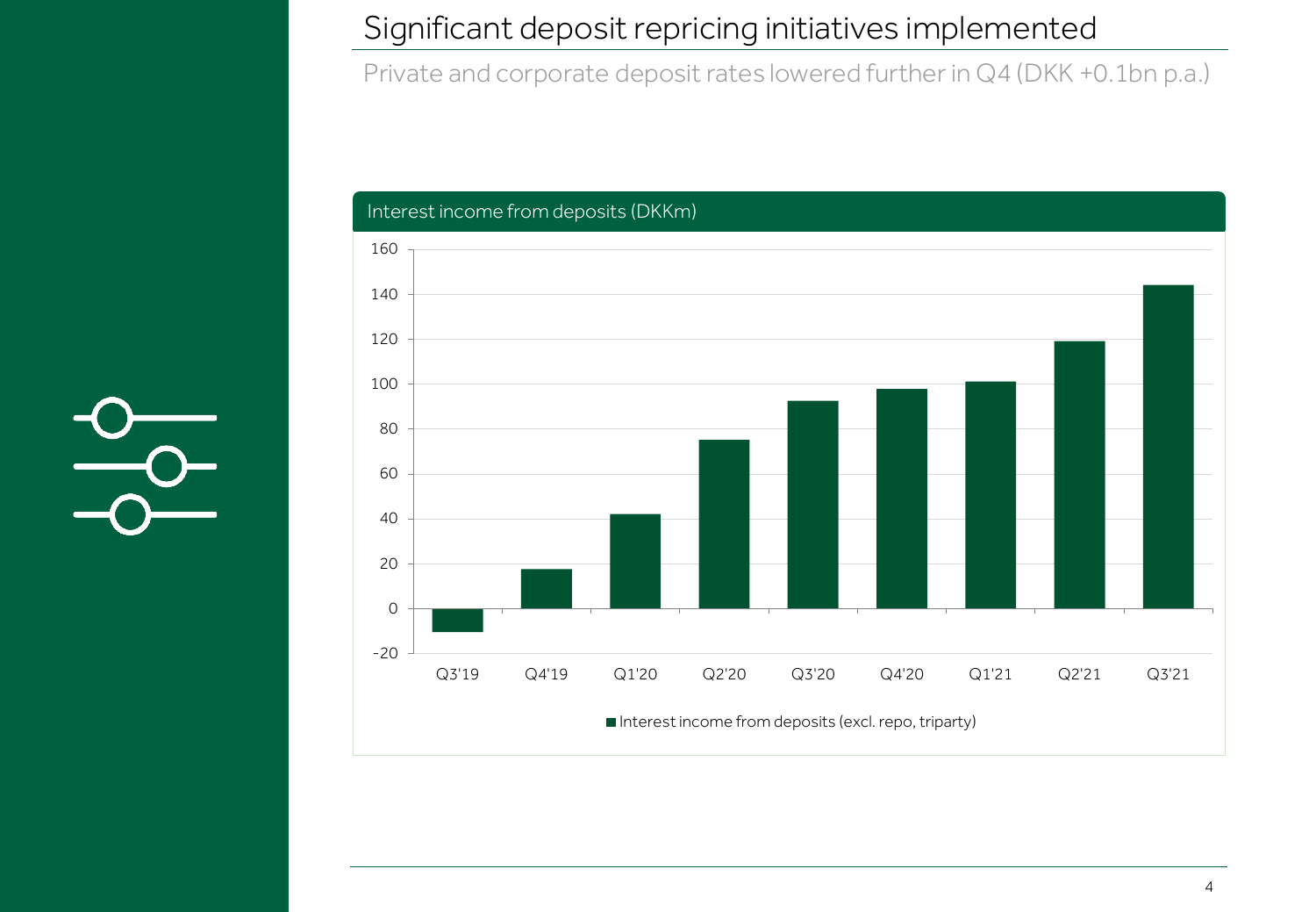## Changes to fee structure in 2021 add to income tailwinds

Initiatives have lifted the sustainable fee income run-rate by DKK >0.1bn p.a.





note: Services involving assistance from advisors as well as basic banking services repriced (e.g. card fees DKK 300 K from 200 K.a.) Threshold of S<br>banking business required in order to be considered a full-service clien Note: Services involving assistance from advisors as well as basic banking services repriced (e.g. card fees DKK 350 from DKK 200 p.a.) Threshold of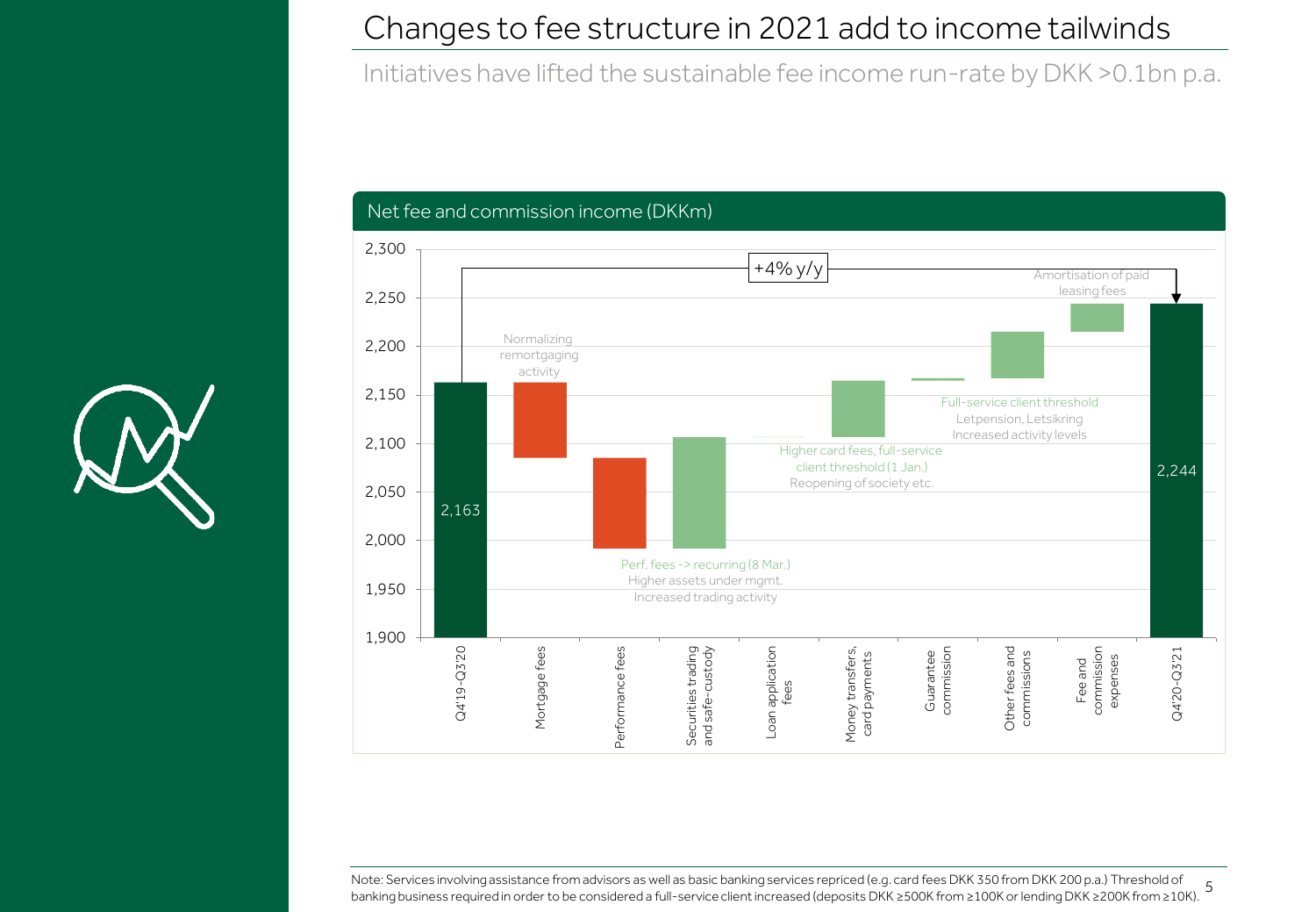## Improving cost/income ratio has reached level below 60%

Strong cost control successfully supplementing income initiatives



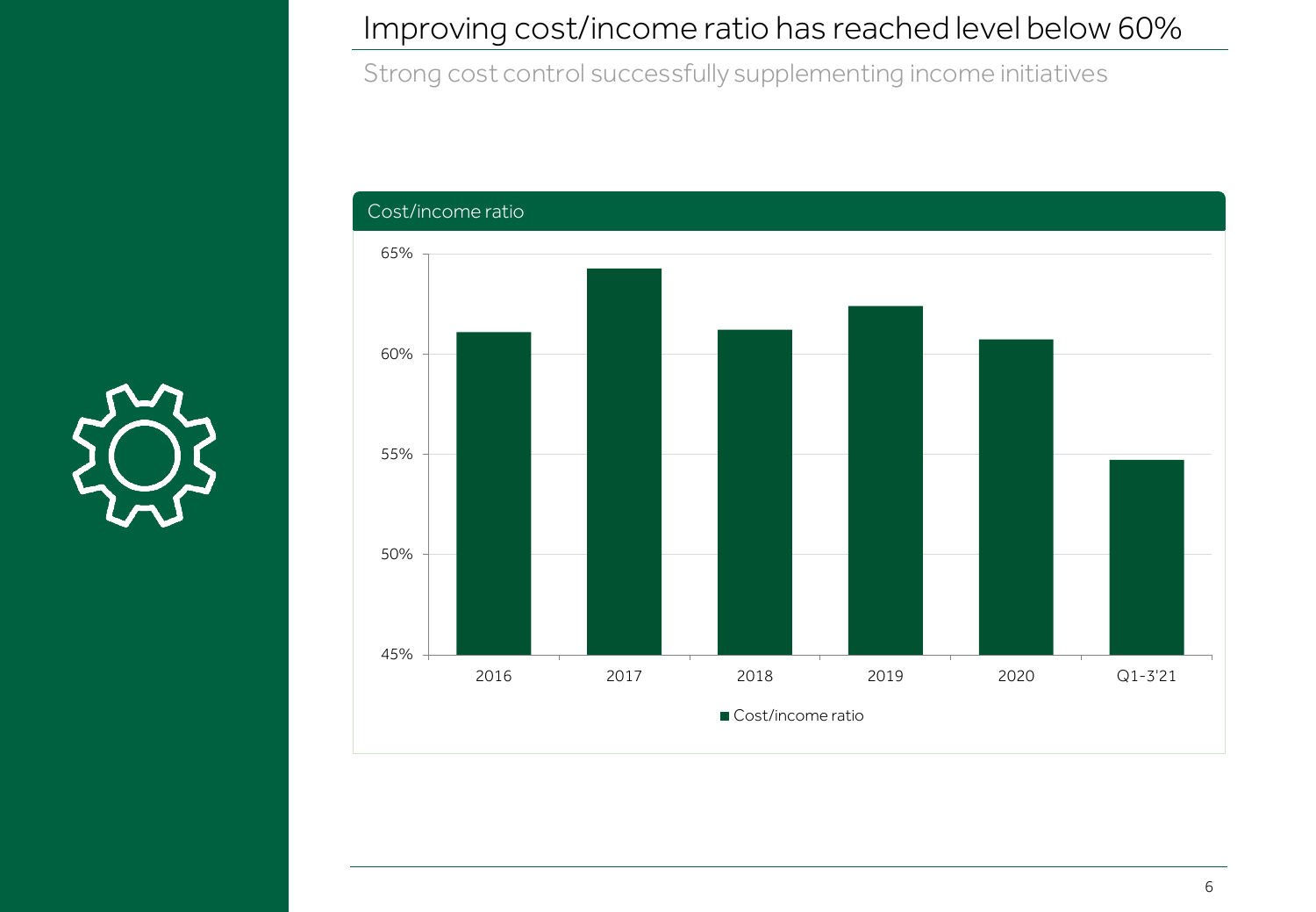## Booking reversals amid increasing management's estimate

Mgmt. estimate increased DKK 330m in Q2 and Q3; DKK +1bn vs. end-2019



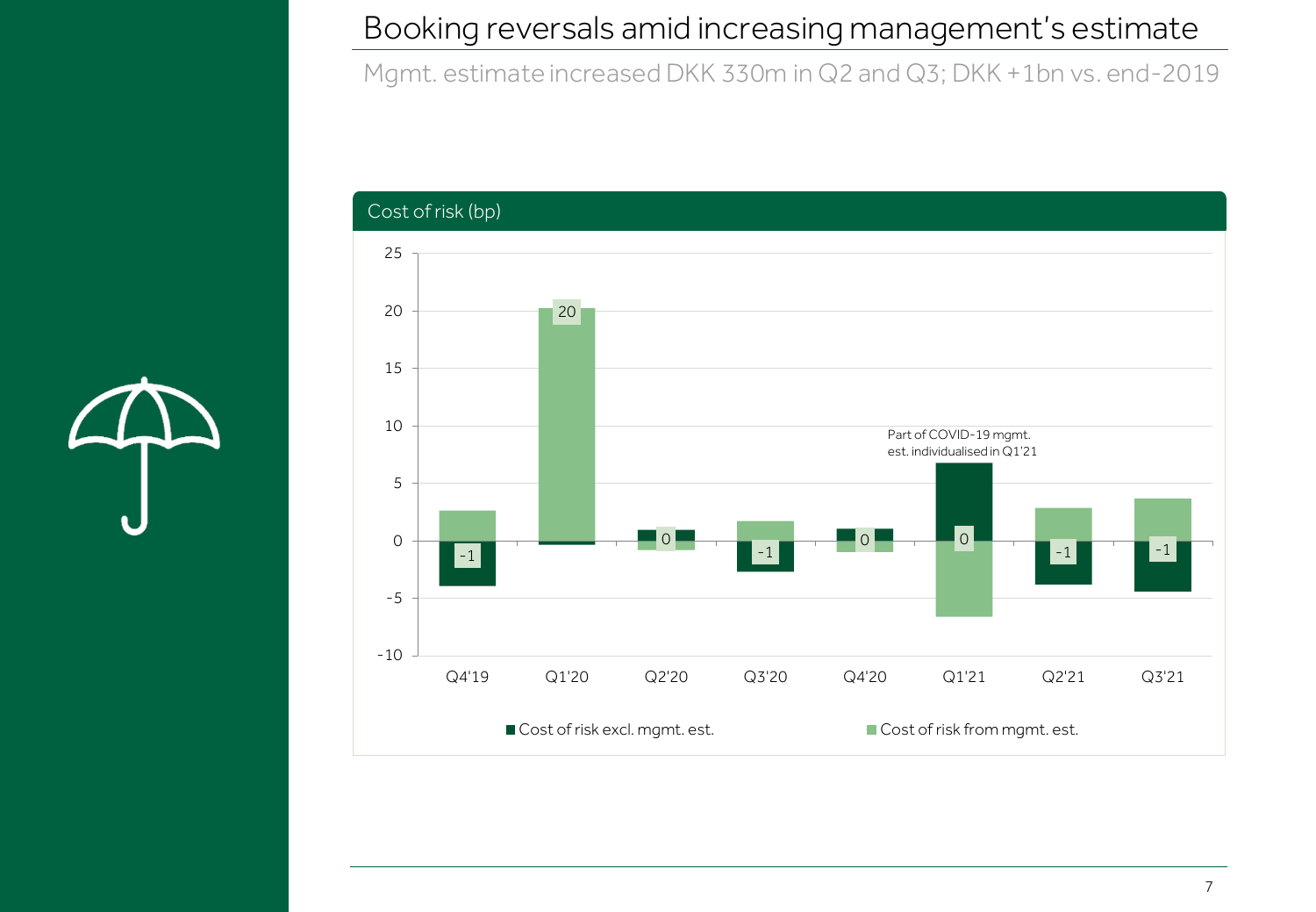## **Outlook**



| Volumes                    | Bank lending and nominal mortgage lending<br>to increase in 2021                         | Earnings per share (DKK)                                              |  |  |  |  |  |  |
|----------------------------|------------------------------------------------------------------------------------------|-----------------------------------------------------------------------|--|--|--|--|--|--|
|                            |                                                                                          | 2021E                                                                 |  |  |  |  |  |  |
| Core income                | Higher in 2021 than 2020 level                                                           | 2020<br>2019                                                          |  |  |  |  |  |  |
| Core expenses              | Lower in 2021 than 2020 excl. one-off items<br>Previously: Lower in 2021 than 2020 level | 2018<br>2017                                                          |  |  |  |  |  |  |
| Loan impairment<br>charges | Reversals of impairment charges in 2021<br>Previously: Approximately zero in 2021        | 2016<br>2015                                                          |  |  |  |  |  |  |
| Net profit                 | DKK 3.0bn-3.1bn in 2021<br>Previously: DKK 2.6bn-2.9bn in 2021                           | 2014<br>2013<br>2012                                                  |  |  |  |  |  |  |
| Capital                    | CET1 ratio of 15%-17% and capital ratio of<br>20%-22% for the coming years               | 2011<br>5<br>10<br>20<br>25<br>30<br>15<br>35<br>40<br>45<br>$\Omega$ |  |  |  |  |  |  |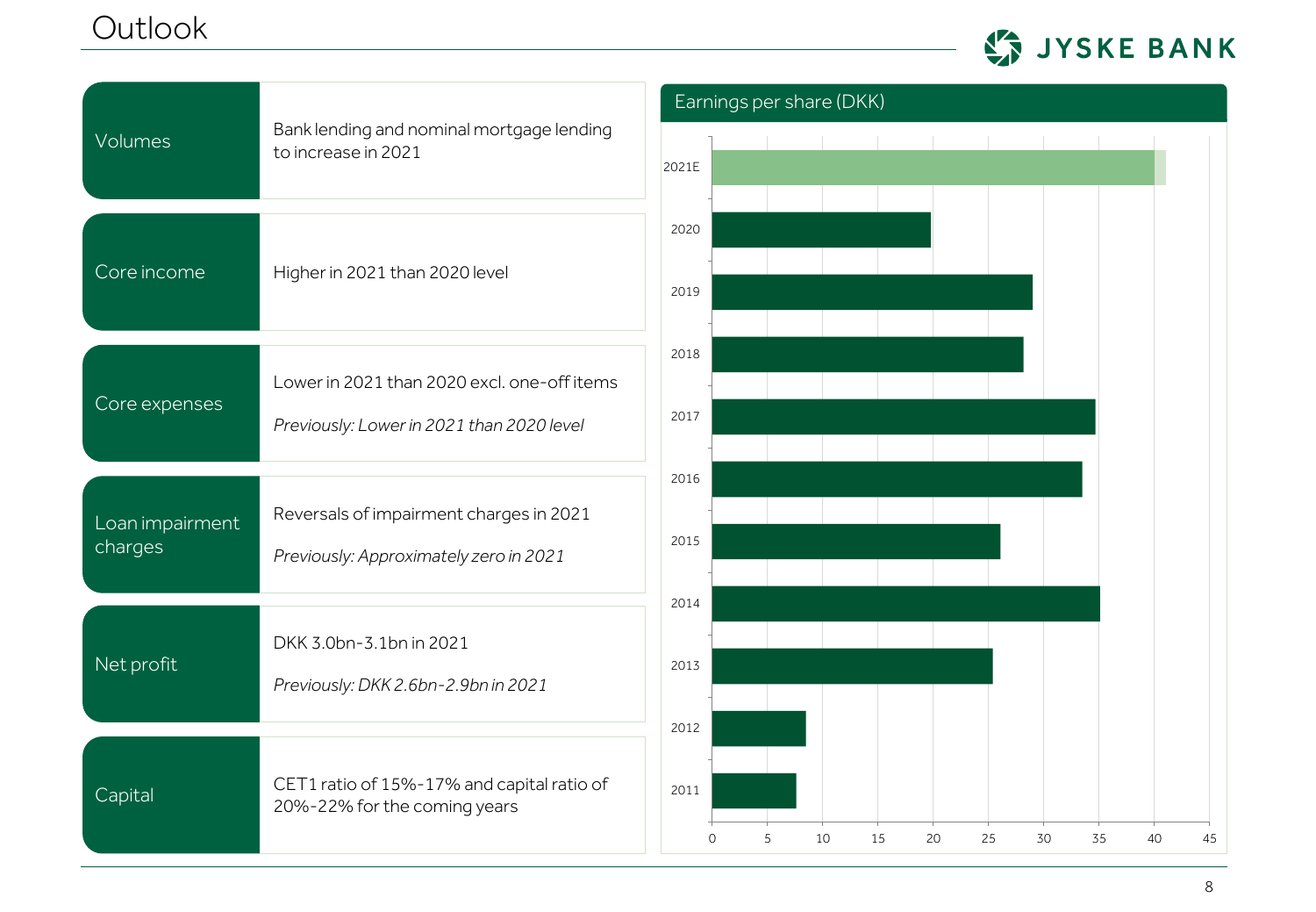## Financial results: Continued strong financial performance

## **LA JYSKE BANK**

#### of Danish 30-year callable mortgage bonds. Return on equity (ann.) -12% -10% -8% -6%  $-4%$ -2% 0% 2% 4% 6% 8% 10% 12% 14% Q4'19 Q1'20 Q2'20 Q3'20 Q4'20 Q1'21 Q2'21 Q3'21 -1pp y/y Return on equity (ann.)

Net interest income -1% y/y, as the positive effect from deposit repricing initiatives was more than offset by lower net interest income from bonds.

Net profit of DKK 706m and return on equity of 7.6% in Q3 2021

Net fee and commission income +28% y/y due to higher assets under management, strong activity levels and changes to the fee structure.

Value adjustments of DKK 128m despite significant widening of option-

Core expenses +1% y/y as fewer FTEs only partly offset cost inflation and

Investment portfolio earnings of DKK -22m, primarily from spread widening

Loan impairment charges of DKK -36m despite a DKK 185m higher management's estimate. Very low level of write-offs and NPL ratio.

adjusted spreads on Danish 30-year callable mortgage bonds.

employee costs increased from a somewhat subdued level.

#### Income statement and key figures (DKKm)

|                                               | Q3'21           |        | Q3'20 Index |             |     |                     | Q2'21 Index Q1-3'21 Q1-3'20 Index |     |
|-----------------------------------------------|-----------------|--------|-------------|-------------|-----|---------------------|-----------------------------------|-----|
| Net interest income                           | 1,242           | 1,256  | 99          | 1,230       | 101 | 3,696               | 3,771                             | 98  |
| Net fee and commission income                 | 578             | 453    | 128         | 509         | 114 | 1,663               | 1,510                             | 110 |
| Value adjustments                             | 128             | 189    | 68          | 243         | 53  | 733                 | 407                               | 180 |
| Other income                                  | 32              | 36     | 89          | 84          | 38  | 149                 | 92                                | 162 |
| Income from operating lease                   | 81              | 69     | 117         | 63          | 129 | 184                 | 76                                | 242 |
| Core income                                   | 2,061           | 2.003  | 103         | 2.129       | 97  | 6.425               | 5,856                             | 110 |
| Core expenses                                 | 1,174           | 1,159  | 101         | 1,171       | 100 | 3,516               | 3,669                             | 96  |
| Core profit before loan<br>impairment charges | 887             | 844    | 105         | 958         | 93  | 2.909               | 2,187                             | 133 |
| Loan impairment charges                       | $-36$           | $-48$  |             | $-47$       | ÷,  | $-73$               | 963                               |     |
| Core profit                                   | 923             | 892    | 103         | 1.005       | 92  | 2.982               | 1.224                             | 244 |
| Investment portfolio earnings                 | $-22$           | 14     | ÷,          | 29          | ÷,  | 82                  | $-213$                            |     |
| Pre-tax profit                                | 901             | 906    | 99          | 1.034       | 87  | 3,064               | 1,011                             | 303 |
| Tax                                           | 195             | 210    | 93          | 232         | 84  | 673                 | 233                               | 289 |
| Net profit for the period                     | 706             | 696    | 101         | 802         | 88  | 2.391               | 778                               | 307 |
| Earnings per share (DKK)                      | 9.3             | 9.0    | 103         | 10.6        | 88  | 31.5                | 8.9                               | 353 |
| Return on equity (ann.)                       | 7.6%            | 8.1%   | 93          | 8.8%        | 85  | 8.8%                | 2.7%                              | 330 |
| Cost/income ratio                             | 57.0%           | 57.9%  | 98          | 55.0%       | 104 | 54.7%               | 62.7%                             | 87  |
| Capital ratio                                 | 22.6%           | 22.3%  | 102         | 23.0%       | 99  | 22.6%               | 22.3%                             | 102 |
| CET1 ratio                                    | 18.0%           | 17.5%  | 103         | 18.3%       | 98  | 18.0%               | 17.5%                             | 103 |
| Mortgage lending (nominal)                    | 338,218 332,311 |        |             | 102 336,022 |     | 101 338,218 332,311 |                                   | 102 |
| Bank loans (excl. repo)                       | 73,356          | 71,794 | 102         | 71,374      | 103 | 73,356              | 71,794                            | 102 |
| New home loans                                | 2,480           | 2,822  | 88          | 2,594       | 96  | 2,480               | 2,822                             | 88  |
| Leasing                                       | 21.349          | 19.565 | 109         | 21.314      | 100 | 21.349              | 19.565                            | 109 |
| Deposits (excl. repo)                         | 122,421 125,582 |        |             | 97 122,249  |     | 100 122,421 125,582 |                                   | 97  |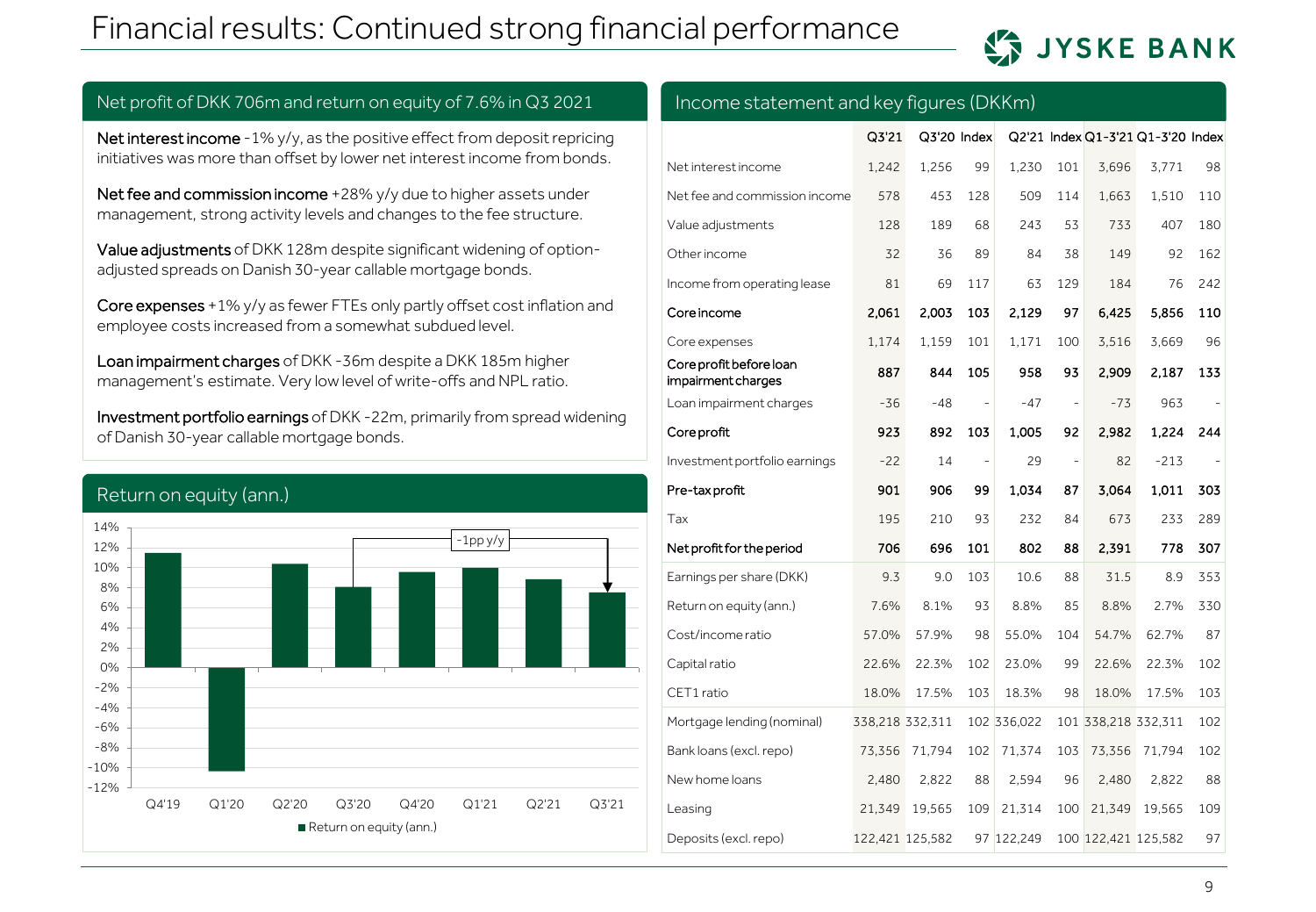## Jyske Finans

Klaus Naur, CEO

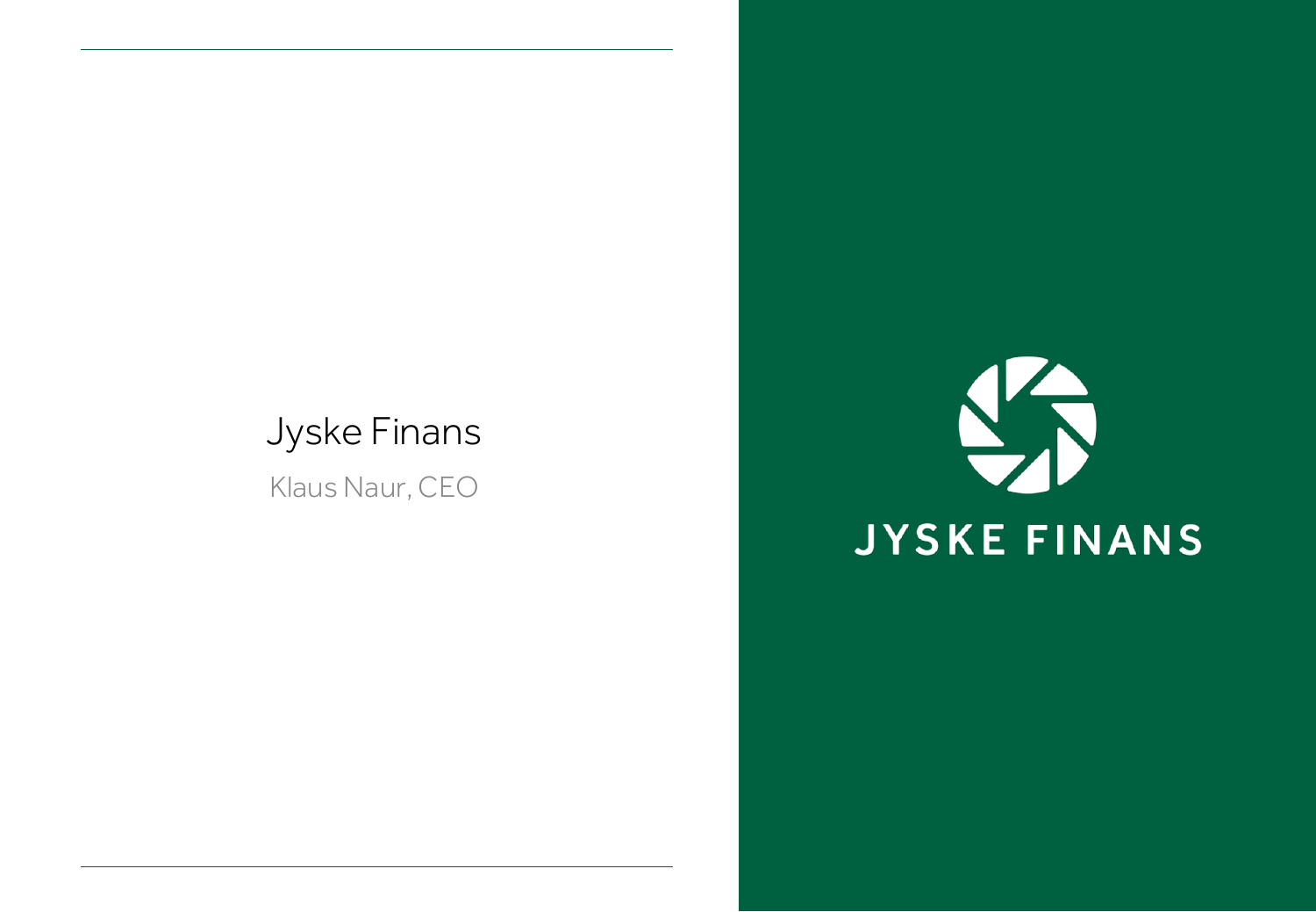## Jyske Finans: One of the largest Danish leasing providers



**JYSKE FINANS**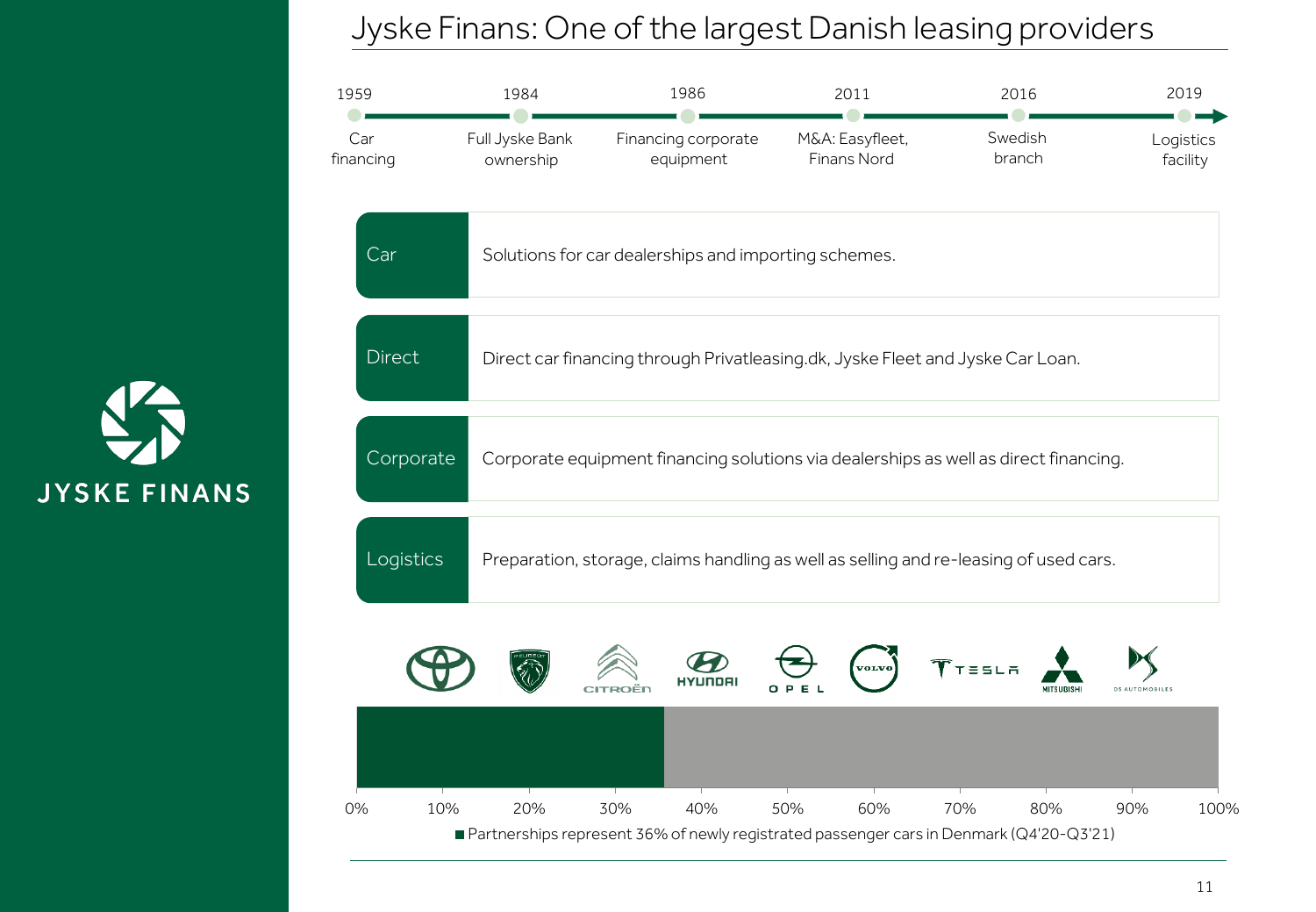### Business volumes are structurally rising

Volumes at Jyske Finans are growing at more than 7% p.a.



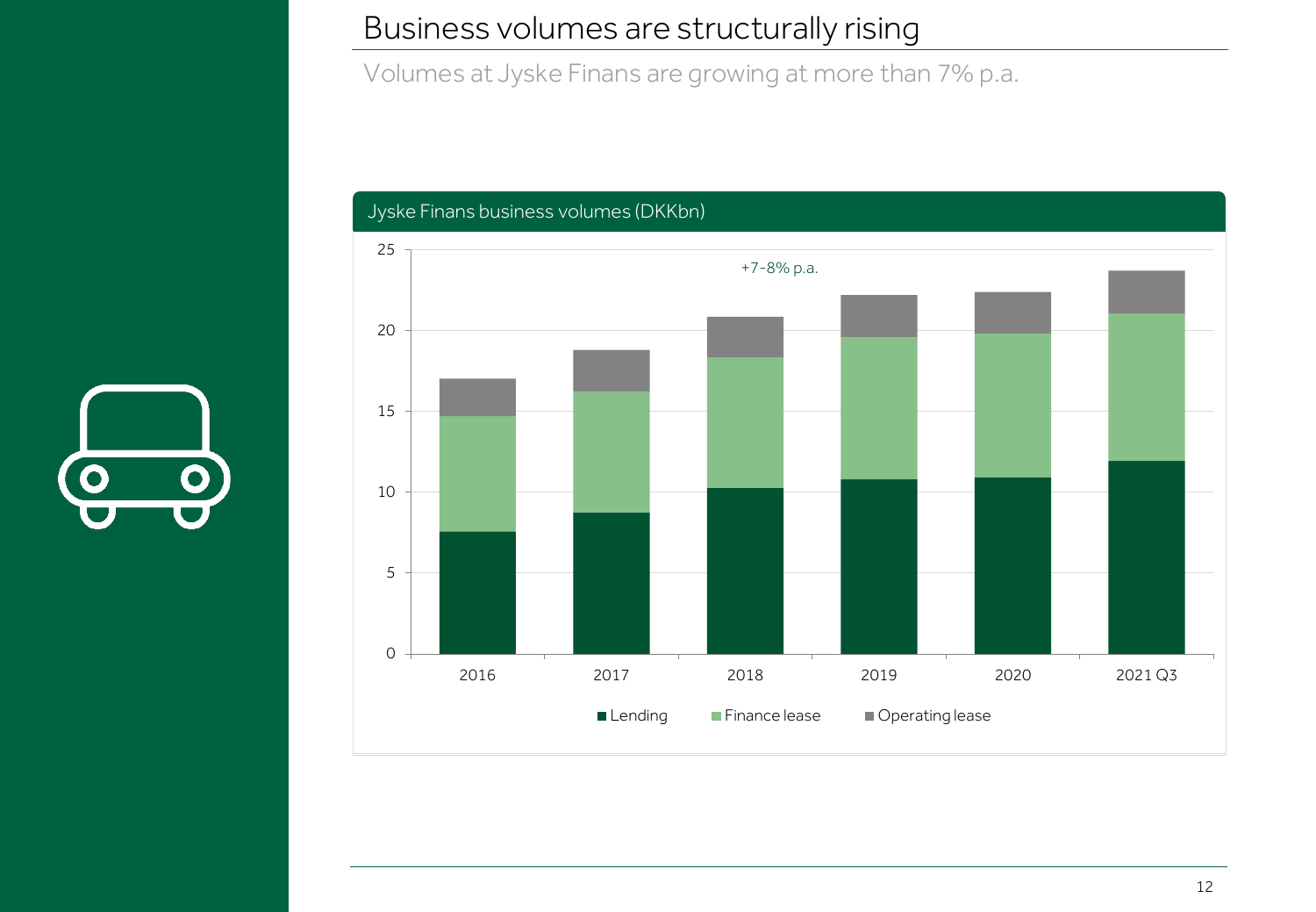## Well-diversified lending portfolio

50/50 car financing for private clients and broad-based corporate exposure

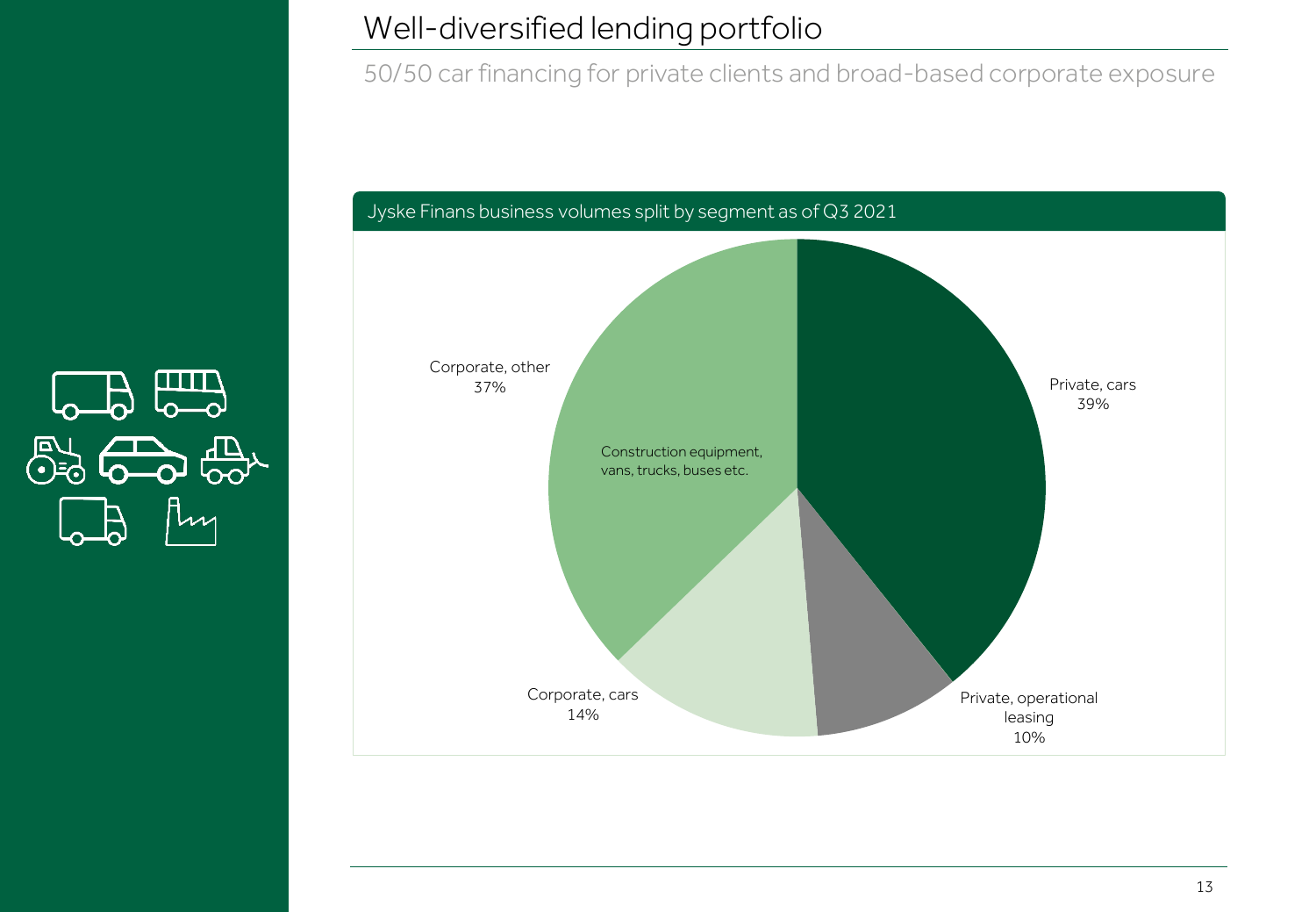## Cost-effective setup ensures high profitability

Jyske Finans is achieving a cost/income ratio of approximately 30%